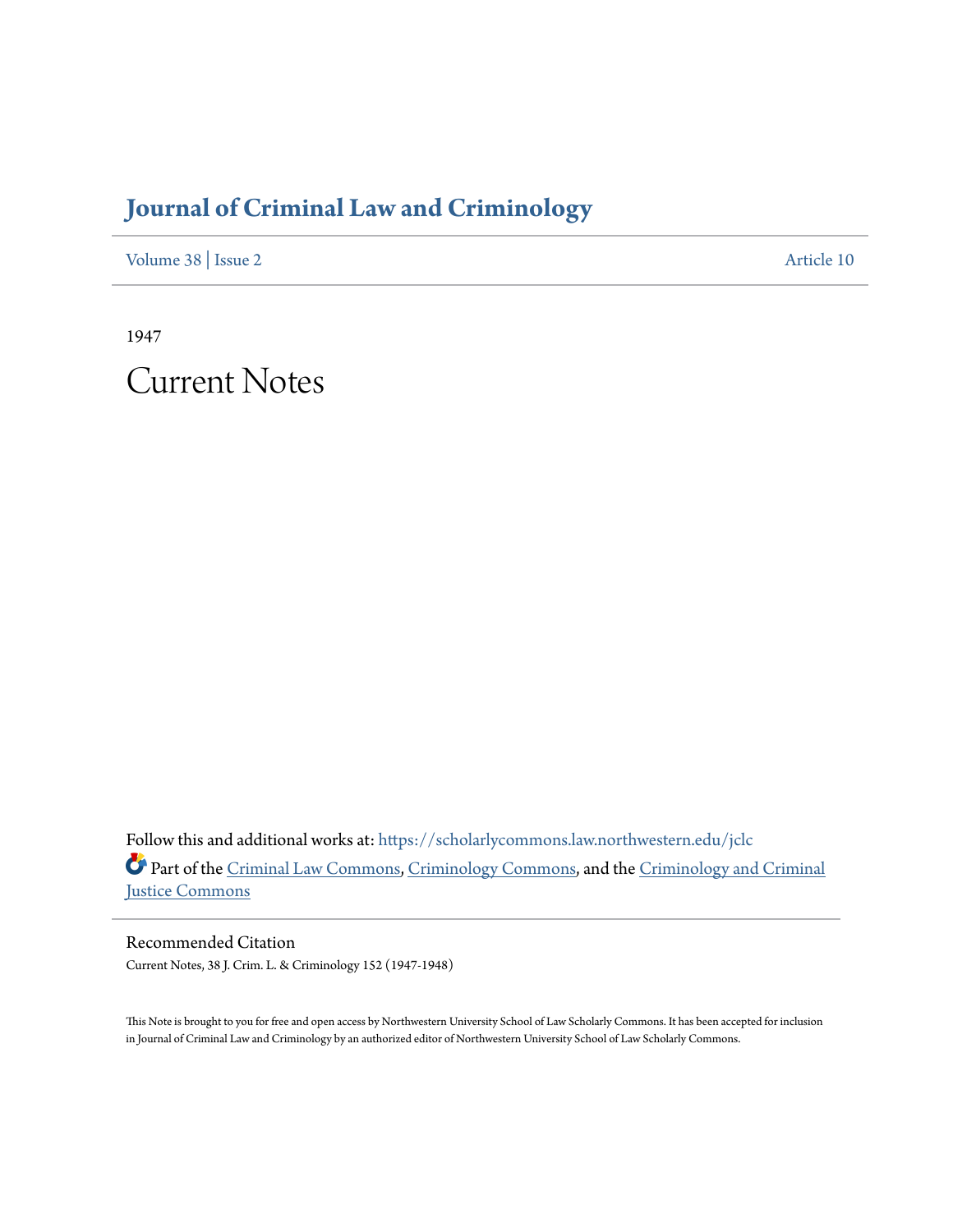## CURRENT **NOTES**

## Austin L. Porterfield, *Guest Editor*

**Index** of Crime Trends **by** States in the War and Postwar Periods-The writer has been making a study of crime trends by states from the years 1937-39 as the base period. Only Part I offenses as reported in *Uniform Crime Reports* have been considered: *murder (including nonnegligent man-slaughter), robbery, aggravated assault, burglary, larceny,* and *auto theft.* **An** index was constructed for each offense, taking the number of times it was reported per 100,000 population (annual average) as known to police by states in 1937-39 as the score 100. Then the index score for a given offense in a given state in 1943 or 1946 was simply expressed as a percentage of the rate for the prewar period. Next a composite score was computed for each of these years by obtaining the arithmetic mean of the comparative scores (percentages) for the six offenses listed above. Thus, in Texas, for example, in 1943, the murder rate was 95 per cent of the mean annual rate for the base period, and the rates for robbery, aggravated assault, burglary, larceny, and auto theft were 70, 120, 85, 78, and 96 per cent, respectively, of those of the corresponding prewar period. The mean of these percentages for Texas in 1943 was **91,** expressed as an index number; for 1946 the corresponding composite score was 127.

Interpretations of these studies are to be published elsewhere. Only the rank of the states in the decrease of crime rates to 1943, the scores for 1943 and 1946, and the percentage of change up to these years are given in the table below.

| <b>State</b> | Rank in<br>Decrease<br>1943 | Index Score<br>1943 | Index Score<br>1946 | Per Cent<br>Decrease or Increase |                                       |
|--------------|-----------------------------|---------------------|---------------------|----------------------------------|---------------------------------------|
|              |                             |                     |                     | 1943                             | 1946                                  |
| N.D.         |                             | 55                  | 78                  | 45                               | 22                                    |
| Minn.        | 2                           | 59                  | 83                  | 41                               | 17                                    |
| Iowa         | 3                           | 59                  | 114                 | 41                               | $14*$                                 |
| Ida.         | 4                           | 71                  | 100                 | 29                               | 0                                     |
| Tenn.        | 5                           | 71                  | 103                 | 29                               | 3*                                    |
| Mont.        | 6                           | 75                  | 121                 | 25                               | $21*$                                 |
| Fla.         | 7                           | 76                  | 105                 | 24                               | $5*$                                  |
| Ky.          | 8                           | 79                  | 105                 | 21                               | $5^*$                                 |
| W. Va.       | $9-10$                      | 80                  | 92                  | 20                               |                                       |
| Ga.          | 9-10                        | 80                  | 92                  | 20                               | $\begin{array}{c} 8 \\ 8 \end{array}$ |
| Kans.        | 11                          | 80                  | 96                  | 20                               | $\overline{4}$                        |
| Mass.        | 12                          | 80                  | 110                 | 20                               | $10^{\ast}$                           |
| N. C.        | 13                          | 82                  | 103                 | 18                               | $3*$                                  |
| Pa.          | 14                          | 83                  | 110                 | 17                               | $10*$                                 |
| N. Y.        | 15                          | 83                  | 127                 | 17                               | $27*$                                 |

RANK OF THE STATES IN THE DECREASE OF CRIME RATES FROM THE PREWAR BASE PERIOD (1937-1939 ANNUAL AVERAGE IS 100) TO 1943 AS COMPARED WITH THE RATES FOR THE POSTWAR YEAR OF 1946.

\*Increase.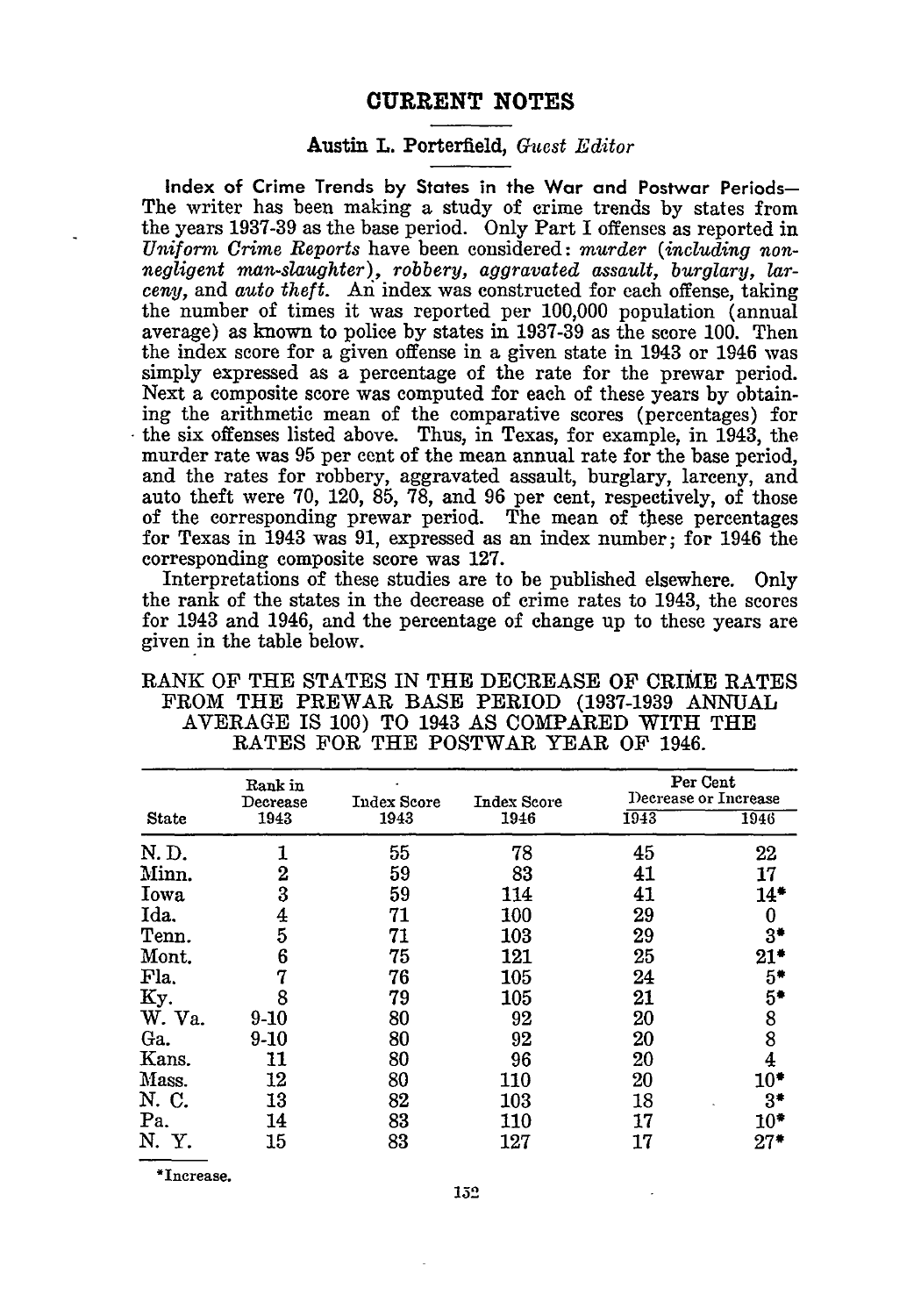|              | Rank in          |                            |                            | Per Cent<br>Decrease or Increase |       |
|--------------|------------------|----------------------------|----------------------------|----------------------------------|-------|
| <b>State</b> | Decrease<br>1943 | <b>Index Score</b><br>1943 | <b>Index Score</b><br>1946 | $194\overline{3}$                | 1946  |
|              |                  |                            |                            |                                  |       |
| N. J.        | 16               | 84                         | 104                        | 16                               | $4*$  |
| Ark.         | 17               | 84                         | 123                        | 16                               | $23*$ |
| N. M.        | 18               | 85                         | 133                        | 15                               | $33*$ |
| Ohio         | 19               | 87                         | 109                        | 13                               | 9*    |
| Okla.        | 20               | 89                         | 109                        | 11                               | 9*    |
| Ill.         | 21               | 89                         | $-110$                     | 11                               | $10*$ |
| Vt.          | 22               | 89                         | 123                        | 11                               | $23*$ |
| Wyo.         | 23               | 90                         | 177                        | 10                               | $77*$ |
| Texas        | 24               | 91                         | 127                        | 9                                | $27*$ |
| Ind.         | 25               | 92                         | 103                        | 8                                | $3*$  |
| Wis.         | 26               | 93                         | 108                        | 7                                | $8*$  |
| Ala.         | 27               | 95                         | 128                        | 5                                | $28*$ |
| Wash.        | 28               | 95                         | 147                        | 5                                | $47*$ |
| S. D.        | 29               | 96                         | 80                         | $\overline{\textbf{4}}$          | 20    |
| Conn.        | 30               | 96                         | 123                        | $\overline{4}$                   | $23*$ |
| N. H.        | 31               | 99                         | 89                         | $\overline{\mathbf{1}}$          | 11    |
| Va.          | 32               | 100                        | 111                        | $\bf{0}$                         | $11*$ |
| S. C.        | 33               | 100                        | 127                        | $\bf{0}$                         | $27*$ |
| Mo.          | 34               | 103                        | 193                        | $3*$                             | 93*   |
| Ariz.        | 35               | 107                        | 135                        | $7*$                             | $35*$ |
| La.          | 36               | 111                        | 138                        | $11*$                            | $38*$ |
| R. I.        | 37               | 114                        | 235                        | $14*$                            | 135*  |
| Nebr.        | 38               | 115                        | 163                        | $15*$                            | $63*$ |
| Colo.        | 39               | 122                        | 150                        | $22^{\bullet}$                   | $50*$ |
| Me.          | 40               | 124                        | 108                        | $24*$                            | $8^*$ |
| Mich.        | 41               | 125                        | 166                        | $25*$                            | 66*   |
| Md.          | 42               | 126                        | 134                        | $26*$                            | $34*$ |
| Calif.       | 43               | 126                        | 166                        | $26*$                            | 66*   |
| Oreg.        | 44               | 130                        | 155                        | $30*$                            | $55*$ |
| Del.         | 45               | 138                        | 146                        | $38*$                            | 46*   |
| Miss.        | 46               | 150                        | 141                        | $50*$                            | 41*   |
| Nev.         | 47               | 153                        | 258                        | $53*$                            | 158*  |
| Utah         | 48               | 154                        | 158                        | $54*$                            | $58*$ |

\*Increase.

Alcohol and Crime-Not too much objective and scientific study has been made of the relationship of alcohol to crime. Since the use of alcohol and social well-being are both related to urbanization, it is not surprising to find, as in a study under way, that indices of social wellbeing and the usage of alcohol **by** states are positively correlated. This correlation is no sign, however, that the use of alcohol contributes to social well-being. In fact, the correlation disappears when other variables are considered.

There is also a negative relationship between the amount of alcohol known to be consumed **by** states and indices of crime--that is, of composite scores for Part **II** offenses. Perhaps this is due not only to the fact that social well-being and crime are negatively related but also to the possibility that resort to alcohol and to crime are fundamentally opposite patterns of reacting to a sense of frustration.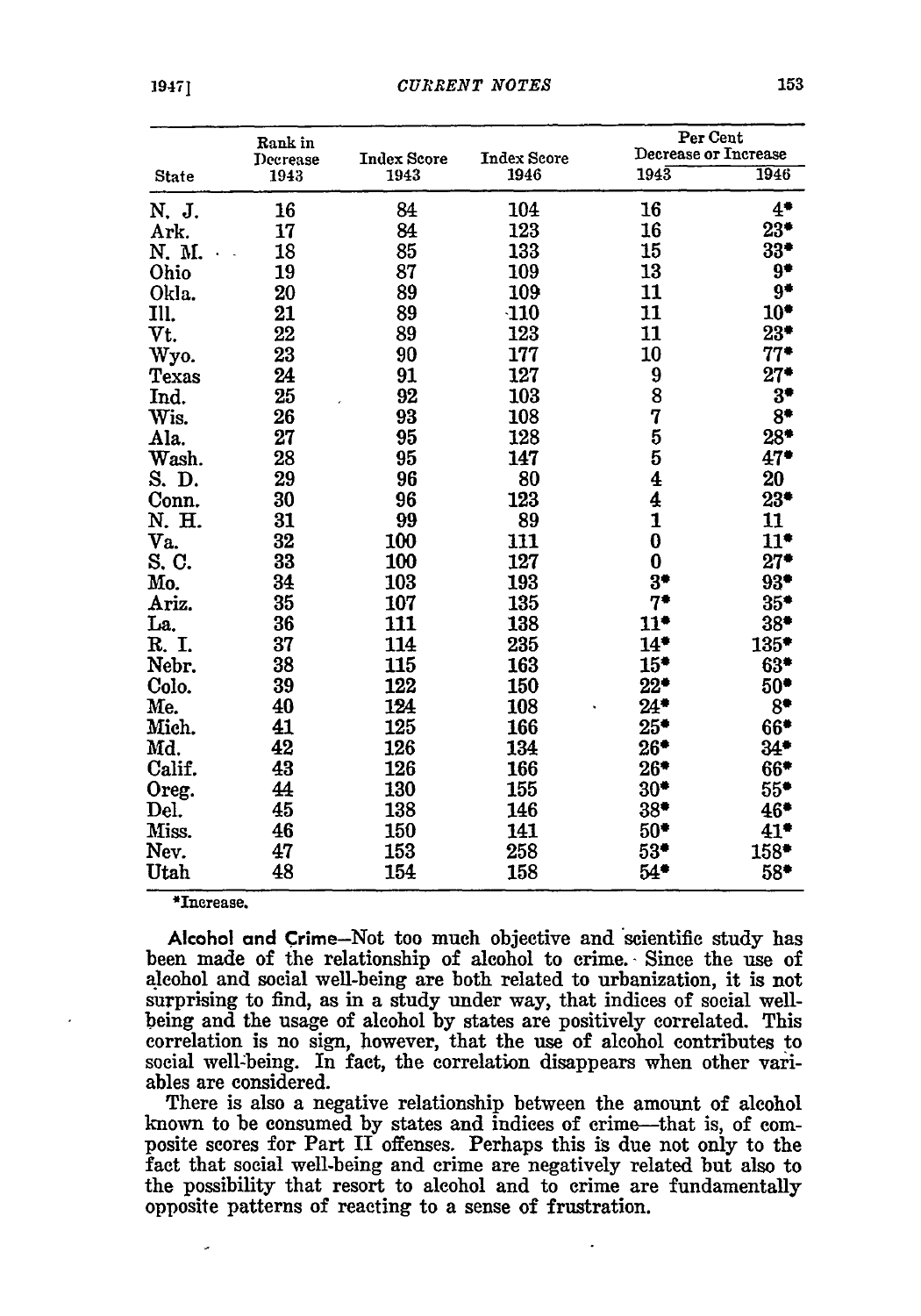The relation of alcohol to Part II offenses, however, is a different matter. Among these, drunkenness and driving while intoxicated are listed. So are sex offenses except rape and disorderly conduct. Rates for these offenses tend to change together.

Sociologists frequently make unsupported statements in comparing the social characteristics of the prohibition and repeal eras of the last few decades. Just for the sake of the record, the percentage of all arrests constituted by arrests for drunkenness and drunken driving are given below from 1932 through 1945.

| Year   | Drunkenness:<br>Percentage of<br>All Arrests | Driving While<br>Intoxicated:<br>Percentage | Percentage<br>Distribution:<br><b>Both Items</b><br>Combined |
|--------|----------------------------------------------|---------------------------------------------|--------------------------------------------------------------|
| 1932   | 3.6                                          | $1.5\,$                                     | 5.1                                                          |
| 1933   |                                              | 1.7                                         |                                                              |
| 1934   | 7.9                                          | $2.5\,$                                     | 10.4                                                         |
| 1935   | 10.6                                         | 3.0                                         | 13.6                                                         |
| 1936   | 15.7                                         | 4.1                                         | 19.8                                                         |
| 1937   | 16.4                                         | 4.3                                         | 20.3                                                         |
| 1938   | 15.2                                         | 3.8                                         | 19.0                                                         |
| . 1939 | 15.8                                         | 4.2                                         | 20.0                                                         |
| 1940   | $\cdot$ 18.5                                 | 4.6                                         | 23.1                                                         |
| 1941   | 22.6                                         | 5.4                                         | 28.0                                                         |
| 1942   | $-24.9$                                      | 5.0                                         | 29.9                                                         |
| 1943   | 22.6                                         | 3.7                                         | 26.3                                                         |
| 1944   | 21.4                                         | 3.6                                         | 25.0                                                         |
| 1945   | 23.0                                         | 3.8                                         | 26.8                                                         |
| 1946   | 23.4                                         | 4.8                                         | 28.2                                                         |

**The Connecticut Study of the Needs of Neglected and Delinquent Children-In** 1945 **the** Connecticut General Assembly authorized the Public Welfare Council of the state to "make a survey of the conditions leading to delinquency and neglect of children, and of the needs of delinquent, neglected and uncared-for children" and to "report its findings to the 1947 general assembly."

The Public Welfare Council, of which Austin D. Barney is the President and William W. T. Squire is the Director, called upon Community Surveys, Inc. to make the study. A thorough **job** was done through the cooperation of consultants, case analysts, statistical field workers, and the Public Welfare Council. The work was finished in 1946 and presented to the Connecticut General Assembly in 1947 by the Public Welfare Council. Its findings concerned: (1) the characteristics of neglected and delinquent children and their families, (2) the causes of neglect and delinquency, and **(3)** services rendered. The introductory section gave a picture of the size of the problem.

The size of the problem was dramatized by the statement that "through its public and private agencies [the state] is now having to care for two out of every 100 children now under 21 years of age." This proves to be twice as high as a block of 27 states with which Connecticut is compared. It probably means that Connecticut is giving better care than the other states on the whole, not that it has more delinquent and neglected children than the others.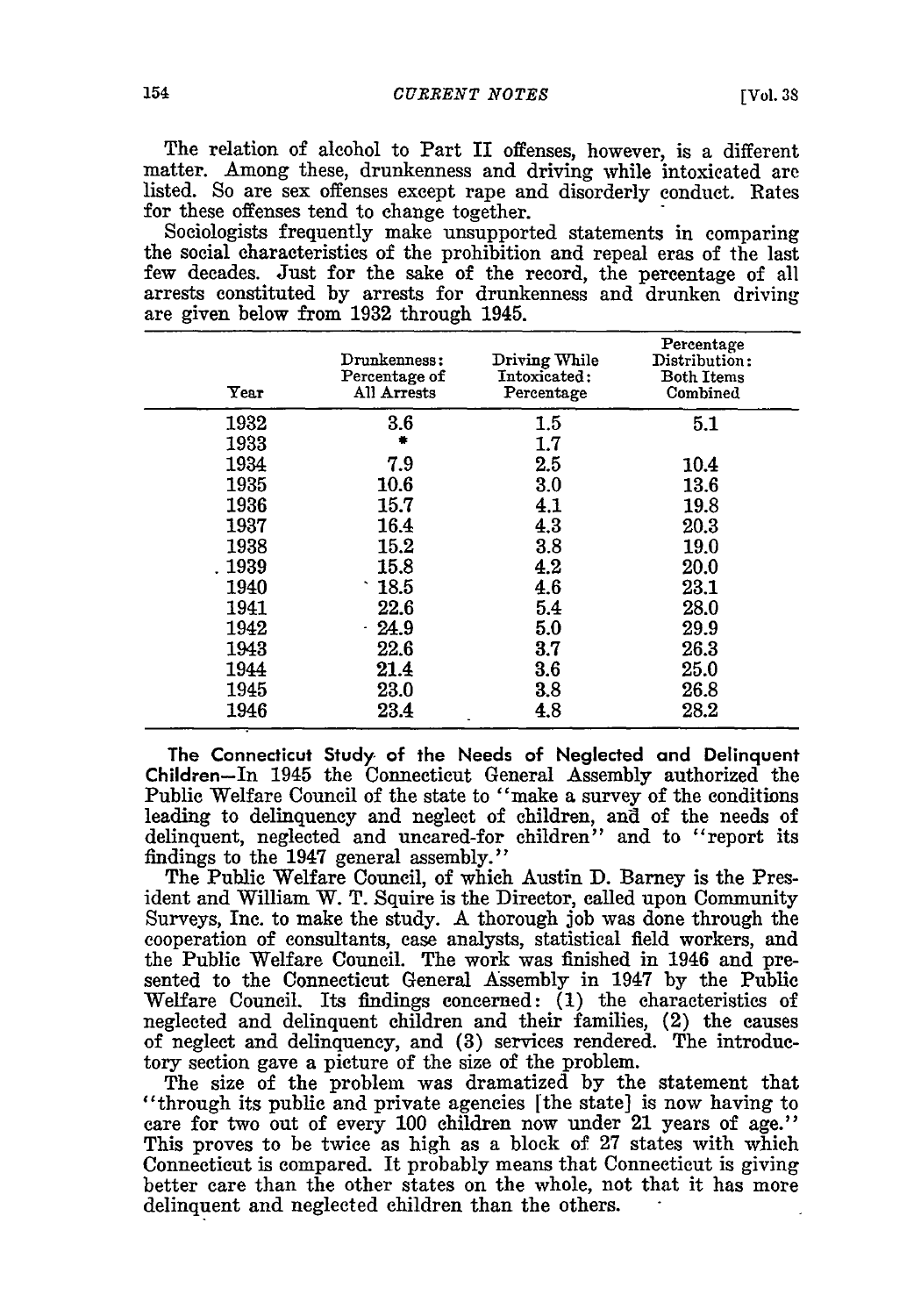The causes of delinquency and neglect were related to the major breakdowns which the families had suffered. These breakdowns were listed as involving, besides delinquency and neglect, mental disease of other members of the family, mental deficiency, divorce, illegitimacv, economic need, and major illness. More specifically factors in the causation of delinquency were listed as family disorganization, the emotional instability of parents or other members of the family. mental deficiency in the family, disinterested parents, deprivation of affectional needs, physical needs, and social needs, deprivation of family security, overindulgence, overprotection, and various influences outside the family.

The study is worth having on the interested person's desk. It can be obtained from the Public Welfare Council, William W. T. Squire, Director, Hartford, Connecticut.

**The** Howard Journal-The *Howard Journal,* which is "a review of modern methods for the prevention, and treatment of crime and juvenile delinquency" published by the Howard League for Penal Reform in London, should be on more American library shelves. Issue No. 2 of Volume VII now current gathers up impressions of prisons and prison methods from various lands: Japan, South Africa, Sweden, Great Britain, "the colonies," and so on. The *Journal* is no doubt one of the best sources from which American readers can obtain reliable information on developments in- criminology and penology abroad.

**A** New Field for Probation: The Divorce Courts-Sol Rubin, who is legal consultant for the National Probation Association, tells how probation officers are coming to be used in cases of divorce proceedings to make investigations, particularly where children are involved. Though not new, the practice is not widespread. It is the practice in Hudson and Essex counties in New Jersey, in the Court of Domestic Relations in St. Louis, in certain areas in Michigan, Kentucky, Minnesota, Maryland, and in Harris and Dallas counties in Texas. Also in Kansas (Wyandotte county only), the probate judge may designate one of the probation officers to "make investigations when requested by the district court judges who have divorce jurisdiction." In Maine, when a minor child is involved in a divorce action, the court may call on the State Bureau of Social Welfare for an investigative officer. In Indiana, "the judge may request the juvenile court to refer the case to a probation officer for full investigation and report to the (marital) court."

Mr. Rubin (in *Probation* for April) has thus shown how various agencies dealing with child and family welfare may with very great advantage learn how to cooperate.

"Our Law-Abiding Law-Breakers"-This is another title which "jumps at you" out of the printed page (in *Probation* for April, 1947). It ig written by James S. Wallerstein and Clement J. Wyle over an article on some more "hidden delinquency and crime." Stimulated somewhat by other researches, these representatives of the Randen Foundation in New. York City undertook to find out from adults, "weighted on the upper economic side" and without court records, whether before the age of sixteen they had done one or more of the 49 acts defined